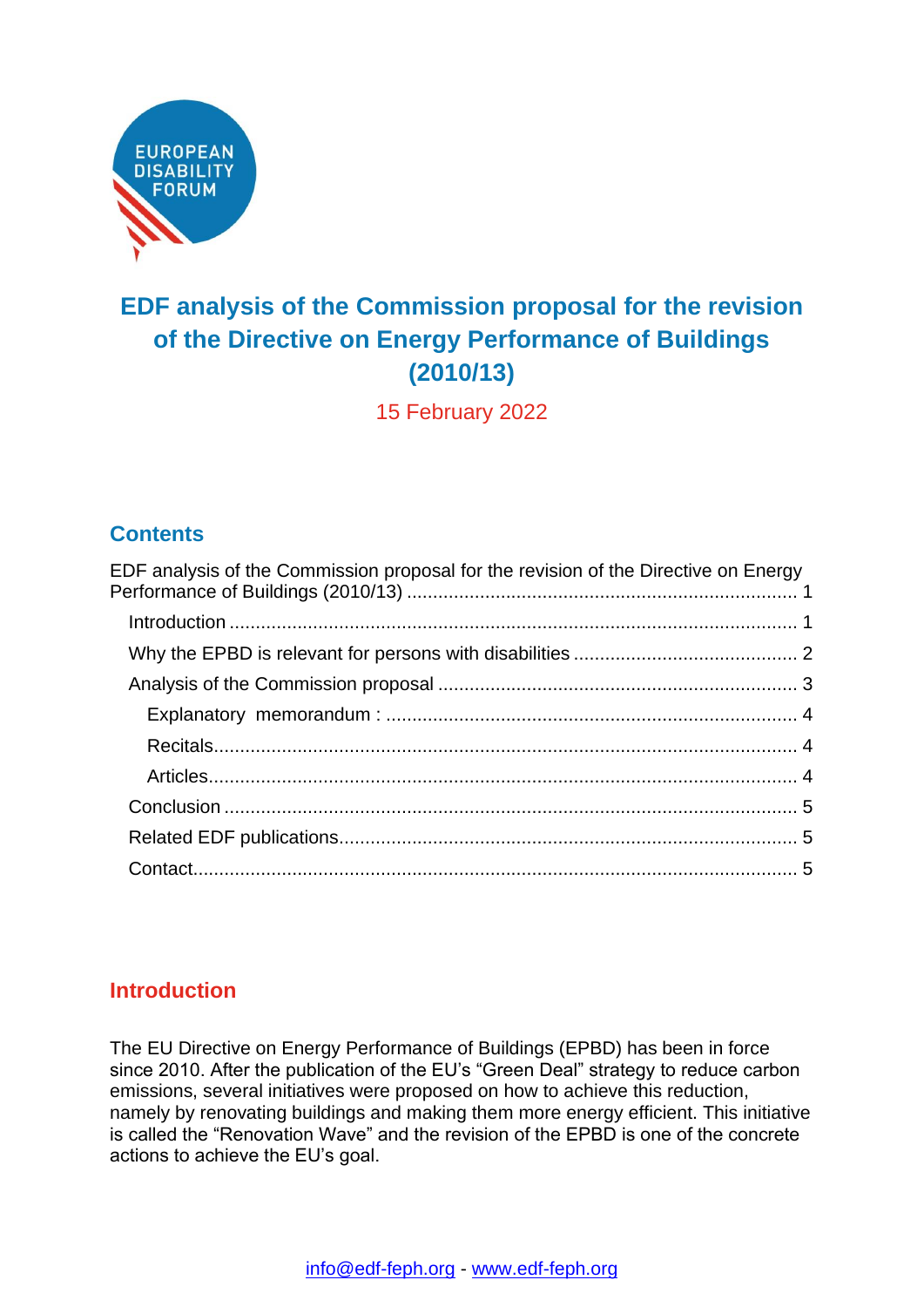Disabled Persons' Organisations have demanded from the very start that any action under the "Green Deal" needs to be inclusive of persons with disabilities and that accessibility is a key aspect of sustainability. This is especially true for construction and renovation of buildings and infrastructure. With the revision of the EPBD it is therefore important that when renovations are planned and financed, accessibility is automatically included. This will ensure that the buildings are "future proof" – with an ageing population, there will also be more persons with disabilities that require accessibility.

Including accessibility in renovations now is more expensive, but it is in fact an investment. Including accessibility from the planning and concept phase reduces costs and leads to a better outcome.<sup>1</sup>

We are replying to the Commission's consultation on the Roadmap to ensure that the vision is inclusive and accessibility will be part of the renovation strategy and this Directive in particular because **sustainability is not just about energy efficiency!**

## <span id="page-1-0"></span>**Why the EPBD is relevant for persons with disabilities**

Considering that almost 100 Million persons with disabilities live in the EU plus the even greater number of older persons, which will increase in the coming years, accessibility must be a priority. Making buildings accessible from the beginning or as part of a bigger renovation project is less costly and should be routine procedure. Accessible buildings do not have any negative impact on persons without disabilities so why not make all buildings accessible?

Separate solutions to 'fix' accessibly are more expensive and unsustainable. Including accessibility from the planning and concept phase reduces costs and leads to a better outcome. While renovation is still relatively more expensive than accessibility in new buildings, there will still be economies of scale and the opportunity cost of doing a "complete" renovation instead of several small ones.

The Structural Funds Regulations already have the obligation to ensure accessibility – the EU must include the same provisions in the EPBD. Most importantly, no EU funding should be spent to create new inaccessible buildings and infrastructure.

There are different dimensions of the EPBD that have to be addressed:

1. First of all, persons with disabilities are consumers, tenants, and landlords among others that use the buildings. They often spend disproportionately more time in their homes, resulting in higher energy use. The additional cost of using electricity-powered medical equipment, mobility devices, or assistive devices can increase energy cost as well. Not all persons with disabilities are automatically "vulnerable" but they can be, especially financially. This puts them at higher risk of energy poverty. Living in badly insulated and low efficiency housing exacerbates this risk.

<sup>1</sup> "Barrierefreies Bauen im Kostenvergleich", Terragon Wohnbau and the German Network of Municipalities and Cities (Deutscher Städte und Gemeindebund), 2017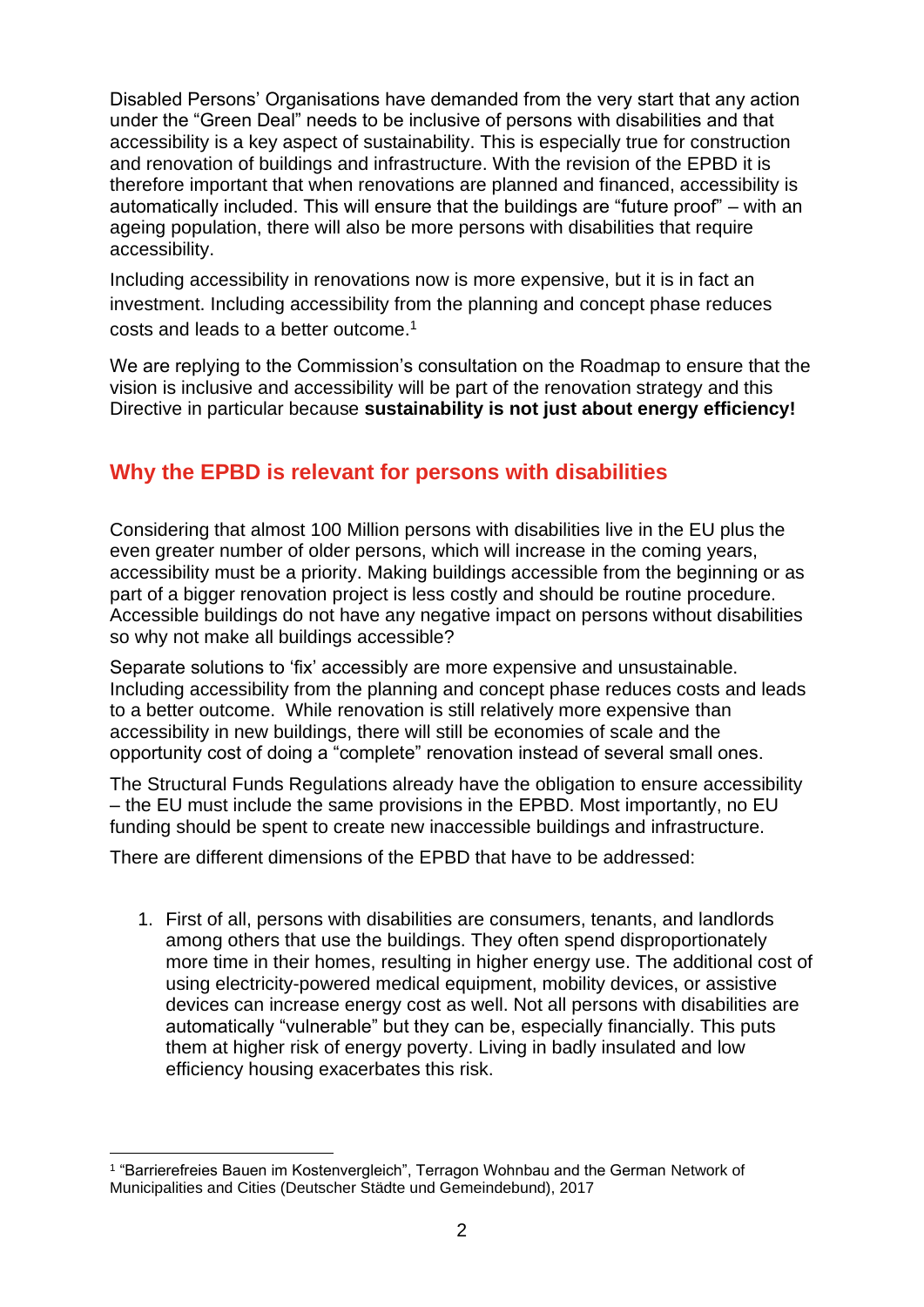- 2. But in a second instance, energy efficiency is not the only thing that has to be considered to increase sustainability of the building stock. Accessibility of the housing is equally, if not more important to ensure that the buildings we renovate now will be "future proof" and still be usable in 10, 20, or 30 years' time. With an ageing population the amount of persons who will require accessible housing and buildings is only increasing. Therefore, considering accessibility now when we are also making buildings more energy efficient is crucial.
- 3. Thirdly, the design of the buildings and the use of construction material to increase energy efficiency also has to make the building more accessible and safe and not obstruct accessibility. The use of different types of flooring material can for example make it more difficult to circulate with wheeled mobility devices such as wheelchairs. But the choice of flooring also affects acoustics which is crucial for persons who are deaf or hard of hearing, or for blind persons that need tactile walking surface indicators for orientation. Therefore, the entire construction sector needs to be adequately trained to be aware of the consequences of those choices.
- 4. Fourthly, while buildings are also vulnerable to the impact of climate change, this affects persons with disabilities directly. If the risk of flooding, earthquakes, or other natural disaster increases for example, safe and accessible evacuation is crucial. This needs to be taken into account as well.
- 5. There is currently also a lack of incentives to renovate sustainably and accessibility is still considered a "luxury" which is expensive. Incentives both financial as well as regulatory (e.g. easier application procedure for building renovation related to accessibility and sustainability) should be given at EU, national, as well as regional and local level.
- 6. On top of the lack of incentives, there is already a lack of compliance with existing rules, even when there are rules on built environment accessibility (here is a very recent example: [https://www.brusselstimes.com/all](https://www.brusselstimes.com/all-news/belgium-all-news/118299/147-buildings-tested-for-accessibility-in-flanders-all-fail/)[news/belgium-all-news/118299/147-buildings-tested-for-accessibility-in](https://www.brusselstimes.com/all-news/belgium-all-news/118299/147-buildings-tested-for-accessibility-in-flanders-all-fail/)[flanders-all-fail/](https://www.brusselstimes.com/all-news/belgium-all-news/118299/147-buildings-tested-for-accessibility-in-flanders-all-fail/) )
- 7. Last but not least: making buildings accessible is an obligation under the UN Convention on the Rights of Persons with Disabilities (CRPD) which has been ratified by all EU Member States as well as the EU itself.

#### <span id="page-2-0"></span>**Analysis of the Commission proposal**

The Commission adopted its proposal for the recast of the Directive on 15 December 2021. In it, it promises that up to €150 billion in public finance will be made available in order to help the poorest households renovate their buildings and save on energy bills. The text includes some improvements for persons with disabilities, especially that accessibility is mentioned explicitly now which was not the case before. Below is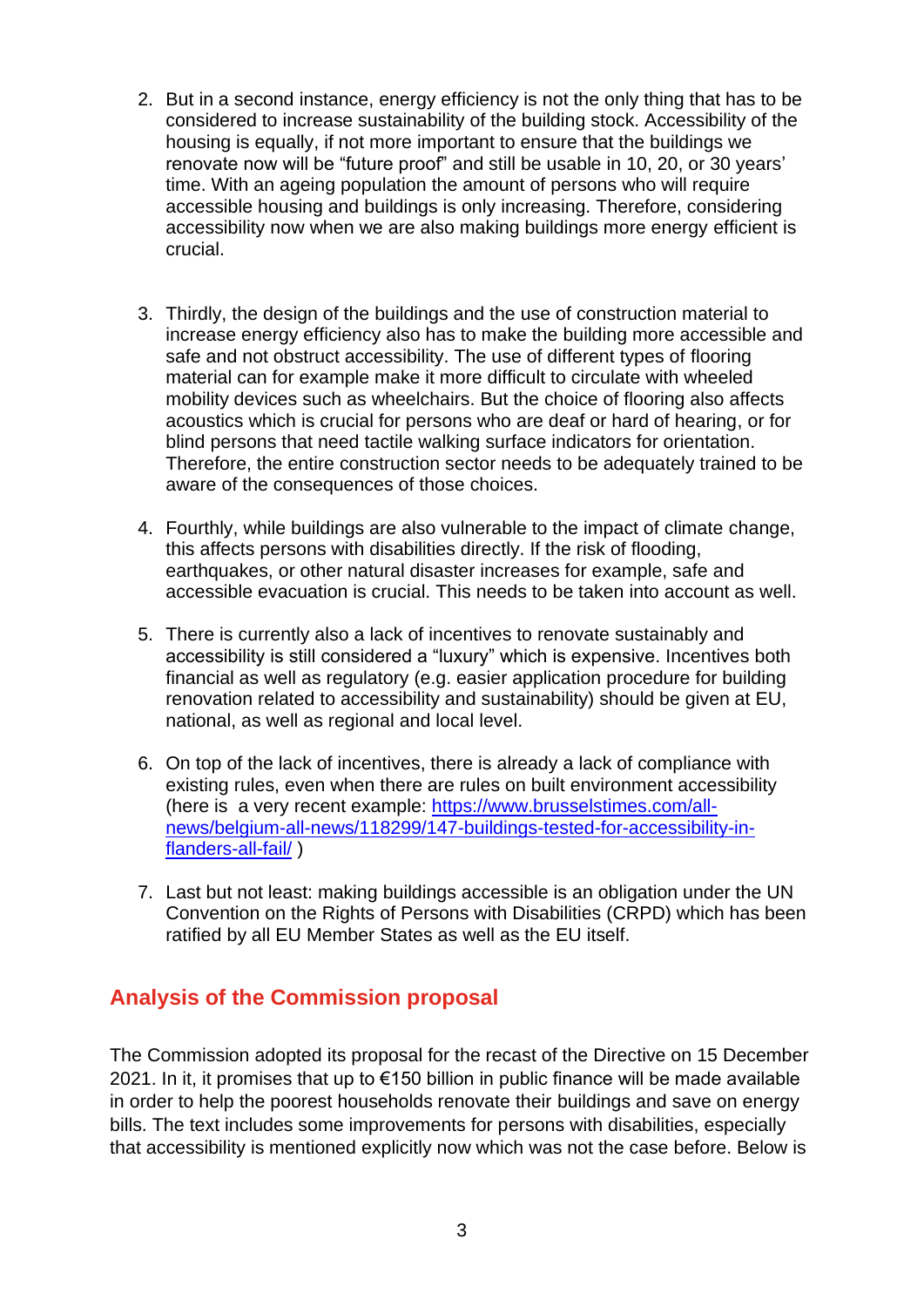a summary of the relevant articles and paragraphs related to disability and accessibility:

#### <span id="page-3-0"></span>**Explanatory memorandum :**

- "**Member States shall address for new buildings important dimensions going beyond energy performanc**e , namely healthy indoor climate conditions, adaptation to climate change, fire safety, risks related to intense seismic activity **and accessibility for persons with disabilities**." (p. 13)

#### <span id="page-3-1"></span>**Recitals**

- Recital 11: Measures for improving energy performance of buildings should not negatively impact accessibility of the building
- Recital 33: "Deep renovation" has not been defined yet but "A deep renovation for energy performance purposes is a prime opportunity to address other aspects such as living conditions of vulnerable households , increasing climate resilience, resilience against disaster risks including seismic resilience, fire safety, the removal of hazardous substances including asbestos, and accessibility for persons with disabilities"
- Recital 38: "Where technically feasible, Member States should ensure the accessibility of recharging points for persons with disabilities"

# <span id="page-3-2"></span>**Articles**

- Article 7.4 New Buildings (new): **Member States shall address, in relation to new buildings**, the issues of healthy indoor climate conditions, adaptation to climate change, fire safety, risks related to intense seismic activity and **accessibility for persons with disabilities**.
- Art. 8.3 Existing Buildings (new): Member States shall encourage, in relation to buildings undergoing major renovation, high-efficiency alternative systems, in so far as that is technically, functionally and economically feasible. **Member States , shall address , in relation to buildings undergoing major renovation**, the issues of healthy indoor climate conditions, adaptation to climate change, fire safety, and risks related to intense seismic activity , the removal of hazardous substances including asbestos **and accessibility for persons with disabilities**
- Art. 26.3 Information: **Member States shall ensure that guidance and training are made available for those responsible for implementing this Directive**. Such guidance and training shall address the importance of improving energy performance, and shall enable consideration of the optimal combination of improvements in energy efficiency, reduction of greenhouse